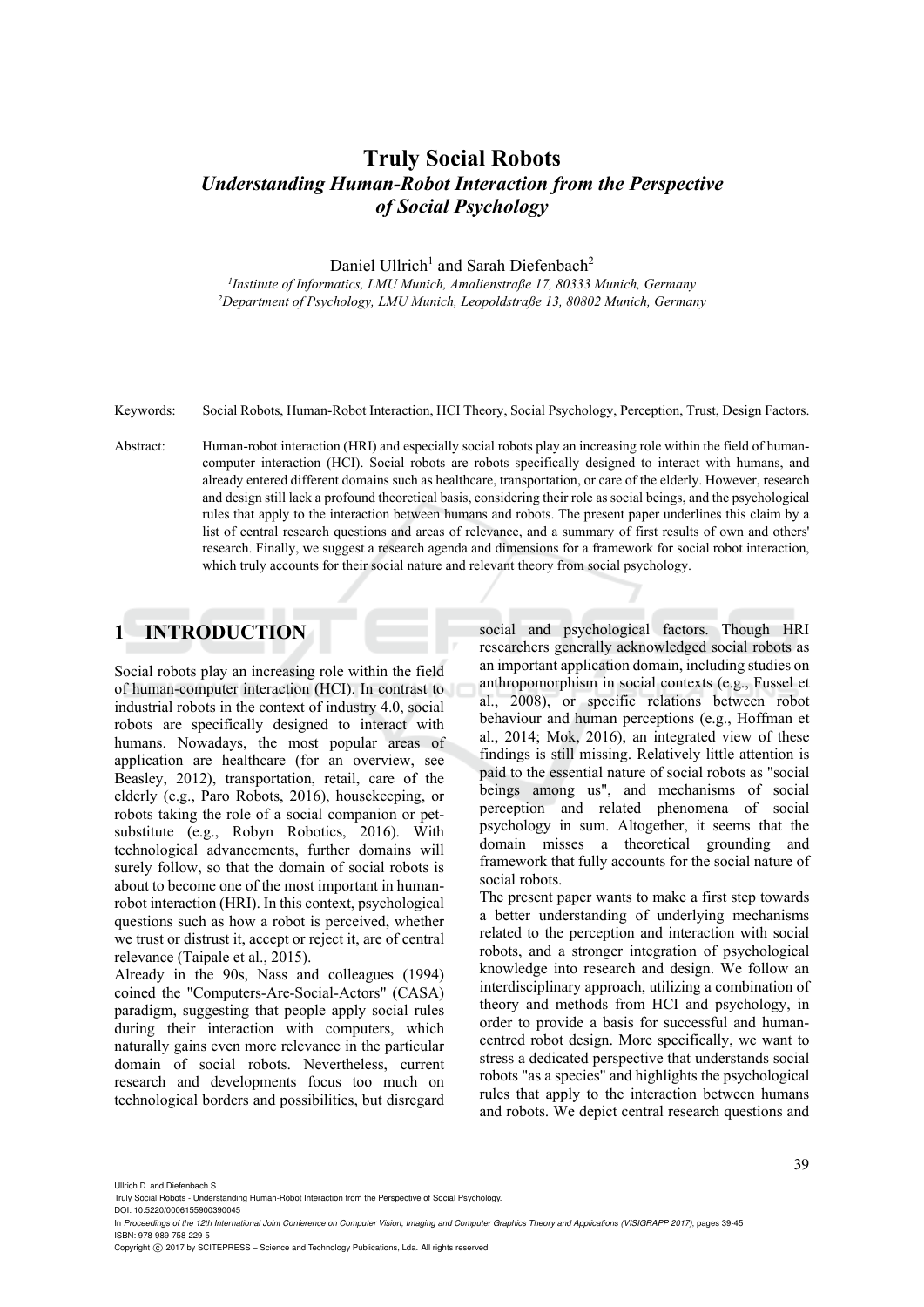areas of relevance, summarize first results of own and others' research, and present a research agenda for the domain of social robots, that accounts for their social nature and relevant theory from social psychology.

# **2 THE INTERMEDIATE POSITION OF SOCIAL ROBOTS**

One specific characteristic of social robots is their intermediate position between "usual" humancomputer interaction (HCI) and human, interindividual interaction. When interacting with our environment, our behaviour often relies on scripted pattern. However, in the case of social robots, neither general models of human-computer interaction nor models about human interaction seem fully transferrable. While being a piece of technology on the one hand, their anthropomorphic shape, their ability to speak and interaction capabilities suggest robots to be "more" than technology and algorithms, as also our own recent studies showed in impressing ways (e.g., Männlein, 2016; Ullrich, 2017; Weber, 2016).

Thus, a central topic within the understanding of social robots is that of projection and classification. Humans classify objects with which they interact both through bottom-up and top-down processes. The former uses cues of the interaction artefact (it is small, round, has digits 1-12 and watch hands) and the latter prior learned knowledge (I know how a watch looks like, I have seen it before). The particular feature of a social robot is that it hold cues that qualifies for the class "intelligent living being" and sometimes even "human" (to an extent). Being perceived as a member of such class results in specific user expectations and behaviour (such as over-trust) which differs from those of other classes of technology

A lack of understanding of the mechanisms affecting our perception of intelligent technology can result in flawed designs with yet unknown consequences. For example, a less-than-ideal designed autopilot in the automotive context lead to over-optimistic expectations regarding its actual capabilities. The driver developed over-trust in the system and used it in situations that the system could not handle, which ultimately resulted in a fatal accident. In sum, with the current state of research, we seem to be unprepared for this challenge and are not yet exploiting the possibilities of social robots to full potential.

In order to design and act responsibly, we need to seriously acknowledge the social nature of social robots and relations to the general mechanisms of social psychology (e.g., responsibility attributions, judgments and decision making in social contexts). Only a thorough understanding of the social perception and reactions towards robots can enable adequate design decisions and exploit social robots to full potential. Otherwise, unintended, sometimes dramatic consequences, may occur, e.g., accidents due to over-trust in "smart" technology as outlined above. It needs a deeper exploration of the principles that determine what people perceive and how they behave when being confronted with social robots. Naturally, such questions gain even more complexity when we think of settings where more than one robot is involved. To foresee peoples' reactions and perceptions when being confronted with social robots, a thorough understanding of social robots as a "species" and the unfurling human-robot relation is required. To translate such insights into adequate design solutions, it needs insights about the consequences of specific robot properties, and the kind of reactions they afford.

With an interdisciplinary background in psychology and computer science, our vision is to bridge knowledge from the two areas towards a humancentred design of social robots, with an emphasis on the effects of social context. Both fields provide manifold theories and insights of interaction with technology or humans respectively that may be fruitfully combined. For example, in the HCI context, this may be general models of user experience and evaluation of interactive technology (Law and van Schaik, 2010) or approaches to model artificial intelligence (e.g., Cohen and Feigenbaum, 2014). In social psychology, theories about social roles, social identity, group dynamics and attribution mechanisms (Smith et al., 2014) could support the shaping of social robot behaviour and task suitability.

# **3 CENTRAL RESEARCH QUESTIONS AND FIRST INSIGHTS INTO SOCIAL ROBOT INTERACTION**

The present section depicts exemplary research questions and first insights from own and others' studies, underlining the need for a stronger integration of (social) psychological research within the domain of social robots. After that, we extract three general dimensions of interest in social robot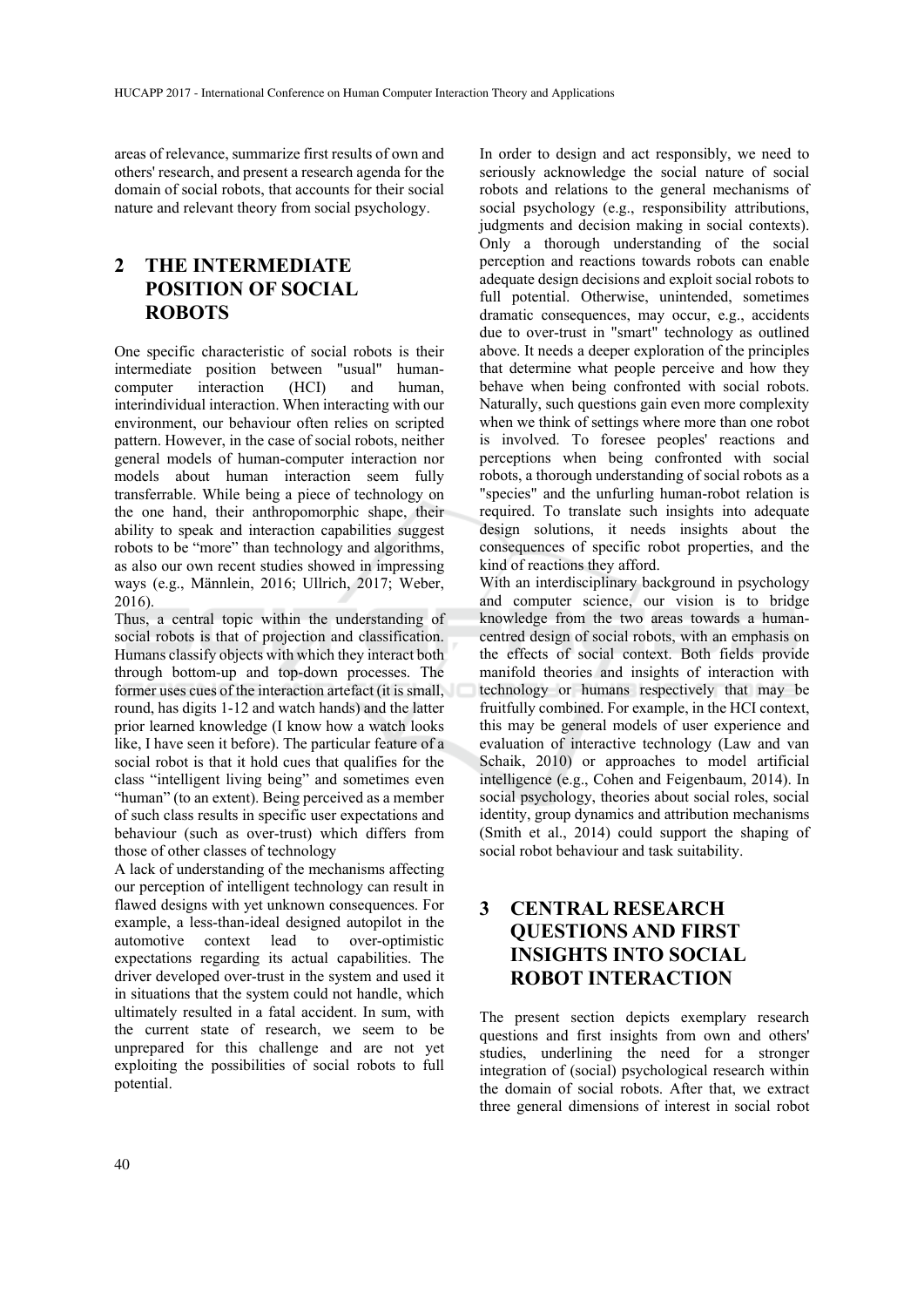interaction, forming a basis for future research and a systematic link between design factors and psychological consequences.

### **3.1 Personality: What Character Do Humans Appreciate in One Situation or the Other?**

One central question within any social situation is the perception of the others' character and consequences for liking and reactions. This of course, also applies to the interaction with social robots. HRI research already showed that robot personality is relevant, that subtle changes in a robot's appearance can lead differences in perceived robot personality, and further effects on social aspects like trust, acceptance or compliance (e.g., Goetz et al., 2003; Kim et al., 2008; Salem et al., 2015; Walters et al., 2008). However, a systematic view on these findings is still missing, leaving unclear whether there is a general kind of robot personality that promotes or diminishes liking and acceptance. There actually are two common, contradicting theories, with little empirical evidence in HRI research for both of them. The first is similarity attraction, i.e., a person chooses and prefers to interact with other people/robots similar to them (e.g., Byrne, 1971; Lee et al., 2006; Tapus et al., 2008). The second is the complementary principle, stating that a person is more attracted to people with personality traits that are contrary to their own (e.g., Leary, 2004; Lee et al., 2006; Sullivan, 2013). While previous research explored robot personality and effects on liking as an isolated factor, also the task context could be of relevance, and personality and task context may interact with each other. Just like we expect different behaviours/shades of personality (e.g., encouraging, critical) from a friend between different situations, we may also judge different robot personalities as more or less appropriate from one situation to the other. Thus, design recommendations for robot personality may vary depending on the specific area of application. An own study found first evidence for this assumption (Männlein, 2016). We explored effects of three different robot personalities in four different usage scenarios. While in some scenarios, a neutral, conservative personality was preferred, in others, participants wanted a robot with strong character, which could be a positive (nice, friendly) or even a negative (stubborn, grumbling) personality. As a general tendency, differences in robot personality were more relevant in explorationoriented scenarios (e.g., a social robot as house mate) and less relevant in goal-oriented scenarios (e.g., a social robot selling a train ticket).

### **3.2 How Much Do We Rely on Robots' Judgments - Compared to Human Judgments?**

As already outlined above, trust in robots' judgments and capabilities is a central factor to foresee the reactions towards robots and to design responsibly. For a first exploration of the basis level of trust towards robots (compared to humans) we ran a replication of the famous Asch (1951) paradigm in the context of social robots (Ullrich et al., 2017). Asch explored peoples' reactions to majority opinions on their own perceptions and judgments. The experimental setting poses a simple task: Identifying a line out of three lines that matches a reference line. In the control condition, nearly all participants are able to perform the task correctly and pick the right line. Variations of social context then demonstrate the influence of group opinions on individual judgements. It showed that people begin to mistrust their own perceptions when their social environments comes to other "perceptions" then their own. If surrounded by confederates, instructed to pick a wrong line, people tend to adjust their judgments as well and pick a wrong line then, even if their perception probably tells them otherwise. However, in another experimental condition, already one among the many confederates who picks the right line could induce positive encouragement and a trend towards more correct judgments.

In our replication study, one of the confederates was a social robot, who participated in the experiment as well (see Figure 1). Participants entered their judgments through a computer interface, and were also displayed the (seeming) judgments of all other participants, including the robots'. The general trend of results was that the social impact of the robot on individual judgments was even higher than that of the other participants. Especially the effect of positive encouragement was more pronounced than if a human participant was the only one giving the correct answer. This shows, the generally high level of trust towards social robots, and, as in the present case, how this effect may be used for positive encouragement (e.g., in the field of therapy/rehabilitation. If the robot believes in my skills, I will do the same, and the robot's optimistic judgments may be even more powerful than what the doctor says.) On the other hand, it also hints at the high sensibility and responsibility related to the design of social robots. If there is such a high potential for trust in social robots, it is essential that such trust is used in an adequate way, and to avoid over-trust.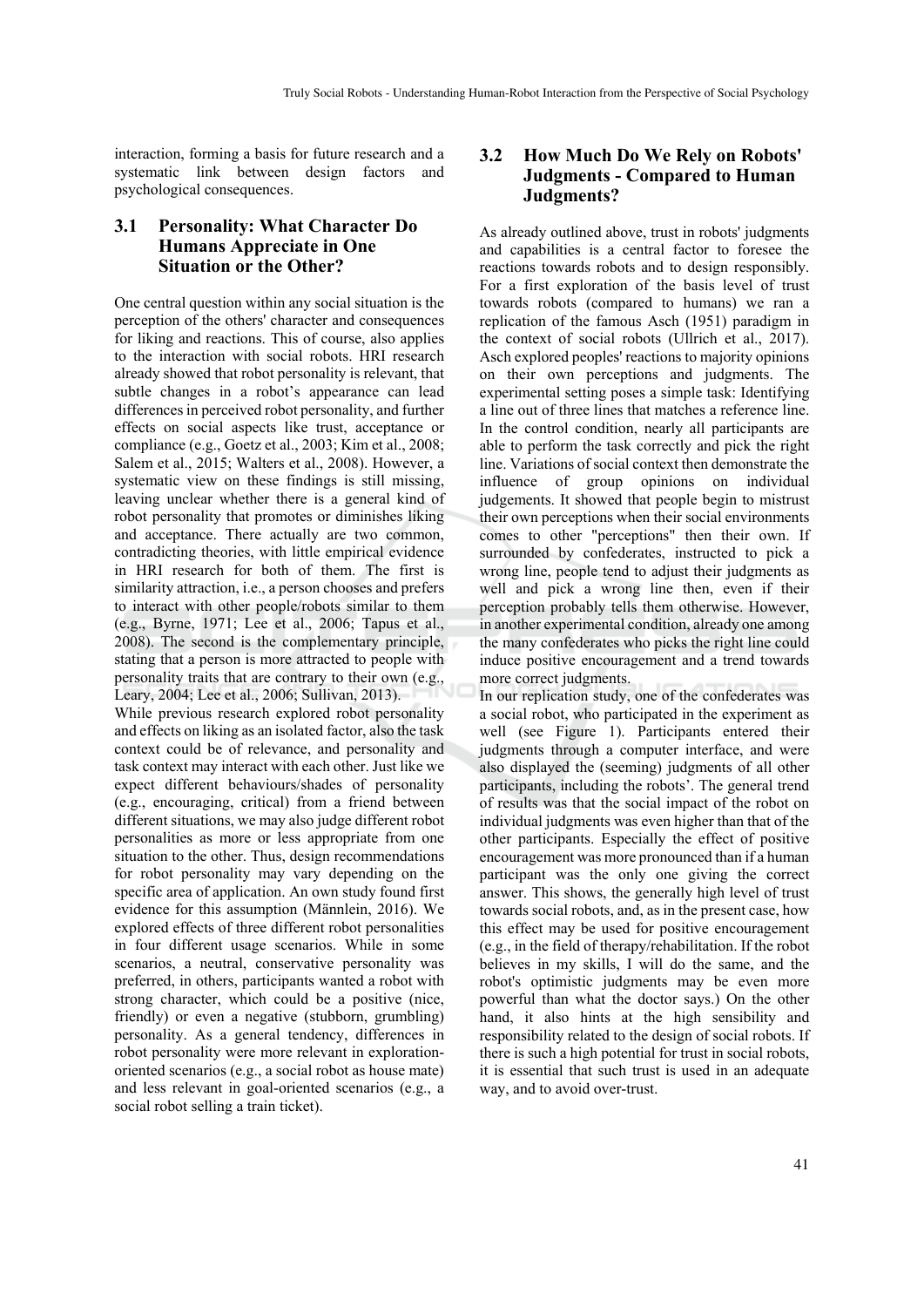

Figure 1: Replication study of the Asch paradigm on conformity and perception with a social robot as participant. (A) shows the robots' cubicle and custom user interface, (b) the experimental situation and (c) the on screen user interface for participants.

### **3.3 Responsibility: How Much Accountability Do We Assign to Robots – or Ourselves?**

Closely related to the issue of trust and distrust is the topic of responsibility, and how much accountability humans assign to robots, compared to other humans. Again, mechanisms from social psychology appear as a helpful start to understand in which situations what level of accountability is assigned. Though trusting robots in general, human's attributions also reflect the concern for self-protection, and making others' accountable for mistakes. This effect has already been demonstrated in the HCI domain in various fields, but gains increasing importance in the domain of social robots, where accountability attributions have severe consequences for the following reactions towards

robots as social agents. For example, a study by Moon (2003) in the field of consumer psychology explored responsibility attributions in the context of computer aided purchase decisions. In general, the results reflect a self-serving bias, where consumers tend to blame computers for negative outcomes but take personal credit for positive ones. However, this effect is also moderated by the personal history of selfdisclosure ´between human and computer. In a more intimate relationship, consumers are more willing to credit the computer for positive outcomes, and more willing to accept responsibility for negative outcomes. Such effects, of course, are also highly relevant in the domain of social robots that even provides more room for relationship building than just "usual" human-computer interaction.

### **3.4 In- or Outgroup: What Makes Robots Being One of Us? What Are the General Dimensions of Social Robot Perception?**

Finally, central to all the matters about trust, responsibility, and characterization, and the question to what degree mechanisms of social interaction may apply to the domain of social robot interaction, appears the question about what makes robots being one of us, and the general dimensions of social robot perception. As outlined in the introduction section, the interaction with social robots can be positioned somewhere between normal human-human and human-computer interaction. Subtle differences in their design may decide about mechanisms of projection and classification in one or the other direction, and in consequence, the activated psychological processes when entering the interaction. To consider this in design, an important prerequisite is to know the general dimensions along which we classify a robot as social being or not, and which design factors are relevant for the overall perceived human-likeness.

In an experimental study (Weber, 2016) we explored the relative impact on perceived human-likeness for two central factors in social robot design, namely, motion and speech. In our study, the role of the social robot was applied in the sports context, more specifically, being a karate teacher, giving instructions for specific karate moves (see Figure 2). Each factor (motion, speech) was realized in three degrees of differing fidelity by help of a Nao robot, and through systematic combination, the relative impact of these factors was tested. Overall, speech was found to be more relevant than motion for perceived human-likeness, global impression, and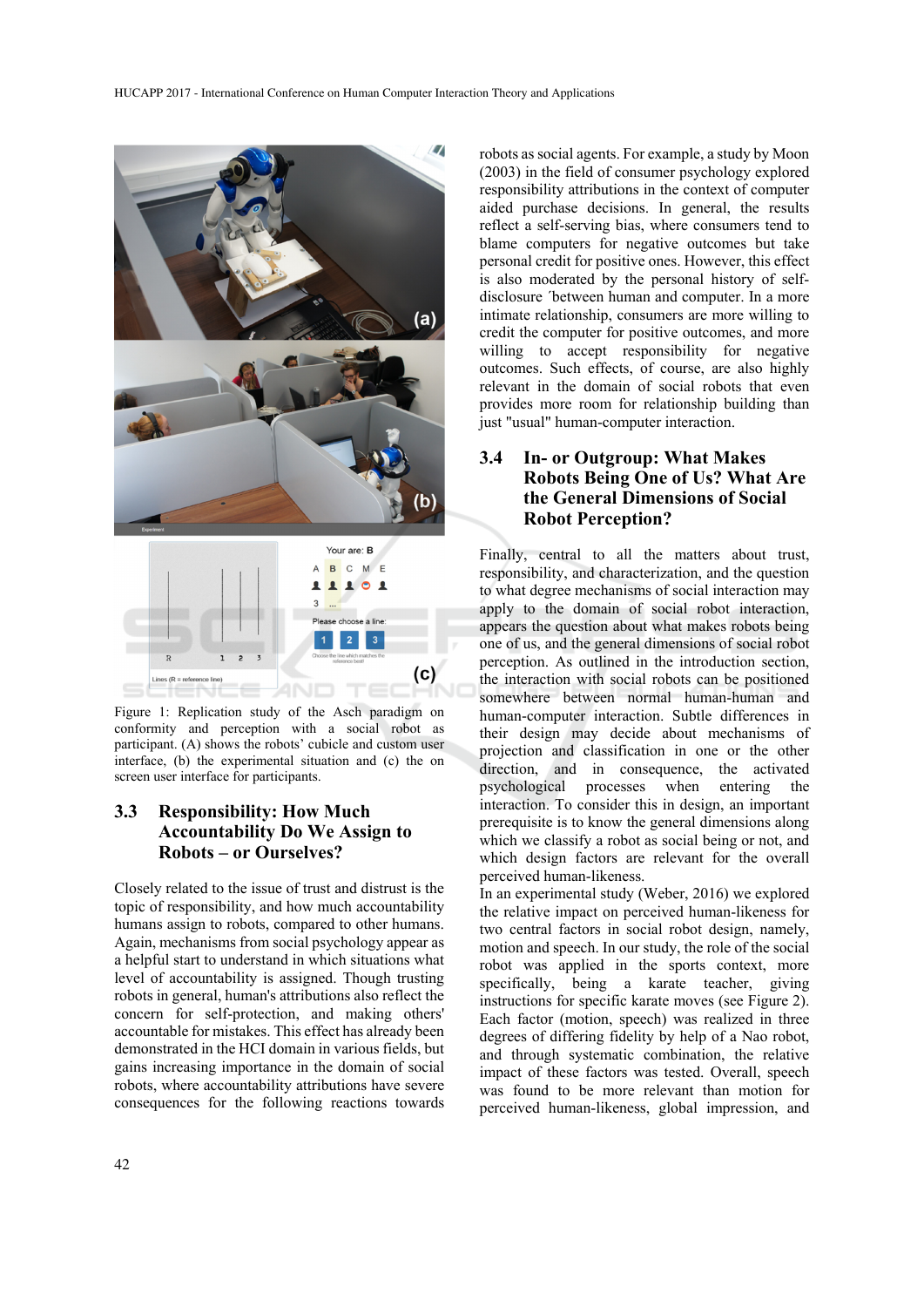general preference. Of course, this finding cannot be generalized yet and further research with a wide range of settings and other design factors and robot-types is necessary. However, it already reveals the importance of dedicated knowledge on the specific effects of single design factors and their relative importance. Such insights allow concentrating design efforts on the most relevant parts and consequences from a psychological perspective.



Figure 2: A social robot teaching karate moves.

# **4 OUTLOOK AND RESEARCH AGENDA**

As exemplified by the questions raised in the preceding paragraphs, the overall aim of future research around social robot interaction must be a better understanding of the underlying psychological mechanisms and exploration of its impact on robot properties, design fundamentals, and dynamics in

social contexts. More specifically, our research agenda suggests three fundamental directions. First, a thorough exploration of psychological mechanisms and dynamics of social interaction, through a series of experiments, with varying independent (e.g., personality, anthropomorphism) and dependent variables (e.g., trust, human-likeness, perceived will, behaviour correlates of over-/under-trust). In our experiments, we used a NAO robot as representative for the class of social robots. Although our own research as well as others' show that a high fidelity humanoid robot like Sophia (Hanson Robotics, 2016) is not necessarily needed to evoke social effects (e.g., social presence, Hoffman et al, 2015), a broader variation of fidelity within the same experimental settings is preferable to explore the range of effects. Second, a systematic exploration of the design space and the relevance of single design factors for perceptions, perceived character, trust, and acceptance, with the goal to derive design pattern for

an intended robot experience in different scenarios, areas of application, and contextual requirements (e.g., security-related issues). Third, an exploration of group dynamics in settings

with multiple social robots. As already noted above, designing for social robot interaction gains even more complexity in settings where more than one robot is involved. This for example, is already the case in the Japanese Henn na Hotel, where the human staff was almost fully replaced by social robots, who are now running the reception, doing cleaning services etc. (see Figure 3). In order to foresee the emerging dynamics in such settings, knowledge about the special characteristics in multi-robot interaction is crucial. This includes, for example to develop paradigms for multi-robot-collaboration studies, and to explore how findings from studies on single robothuman interaction might change when robots constitute the majority.



Figure 3: Social robots running the reception at the Japanese Henn na hotel (www.h-n-h.jp).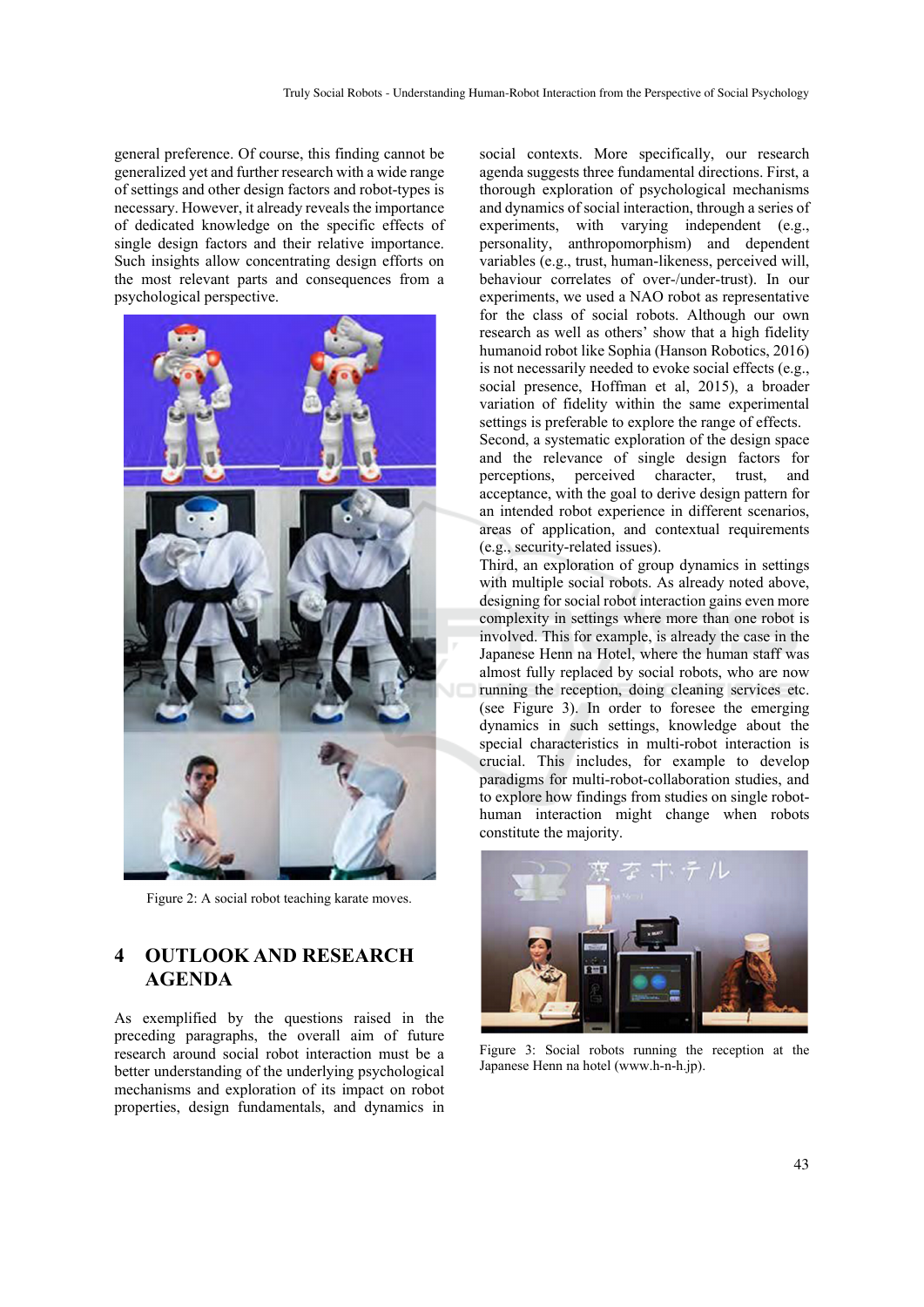Finally, knowledge from all three research directions must be synthesized in an integrative model on social robots "as a species", providing an overview of relevant mechanisms and variables of social robot interaction, and their interrelations. Such knowledge will then allow design recommendations for specific domains and use cases.

## **5 CONCLUSION**

As exemplified above, entering the domain of social robots, means entering a domain that asks for other, possible even more sensible and complex considerations, than HCI design per se. While social robots form a great potential to enrich our society, profound knowledge about the peculiarities of their species is needed, to bring them into our world with best effect, and support a fruitful collaboration between research and practice. We hope the present considerations may help to outline the importance of this endeavour, and that our studies will provide a basis to create better, trusted, and accepted social robots, in a way that positively contributes to human (robot) society.

### **ACKNOWLEDGEMENTS**

We thank Simon Männlein, Thomas Weber, and Valentin Zieglmeier for their effort of planning and conducting experiments, as their help was crucial for our research.

#### **REFERENCES**

- Asch, S. E., 1951. Effects of group pressure upon the modification and distortion of judgments. Groups, leadership, and men, 222-236.
- Bartneck, C., Kulić, D., Croft, E., Zoghbi, S., 2009. Measurement instruments for the anthropomorphism, animacy, likeability, perceived intelligence, and perceived safety of robots. *International journal of social robotics,* 1(1), 71-81.
- Beasley, R. A., 2012. Medical Robots: Current Systems and Research Directions. Journal of Robotics 2012, 14.
- Byrne, D. E., 1971. The attraction paradigm, volume 11. Academic Press.
- Cohen, P. R., Feigenbaum, E. A. (Eds.), 2014. *The handbook of artificial intelligence* (Vol. 3). Butterworth-Heinemann.
- Fussell, S. R., Kiesler, S., Setlock, L. D., Yew, V., 2008. How people anthropomorphize robots. In *Proceedings*

*of the 3rd ACM/IEEE international conference on Human robot interaction,* 145-152. ACM.

- Goetz, J., Kiesler, S., Powers, A., 2003. Matching robot appearance and behavior to tasks to improve humanrobot cooperation. In *The 12th IEEE International Workshop on Robot and Human Interactive Communication, 2003. Proceedings. ROMAN 2003*, 55–60. IEEE.
- Hanson Robotics, 2016. Retrieved November 30, 2016 from http://www.hansonrobotics.com/robot/sophia/
- Hoffman, G., Birnbaum, G. E., Vanunu, K., Sass, O., Reis, H. T., 2014. Robot responsiveness to human disclosure affects social impression and appeal. In *Proceedings of the 2014 ACM/IEEE international conference on Human-robot interaction,* 1-8. ACM.
- Hoffman, G., Forlizzi, J., Ayal, S., Steinfeld, A., Antanitis, J., Hochman, G., ... & Finkenaur, J., 2015. Robot presence and human honesty: Experimental evidence. In *Proceedings of the Tenth Annual ACM/IEEE International Conference on Human-Robot Interaction,* 181-188. ACM.
- Kim, H., Kwak, S. S., Kim, M., 2008. Personality design of sociable robots by control of gesture design factors. In *ROMAN 2008 - The 17th IEEE International Symposium on Robot and Human Interactive Communication*, 494–499. IEEE.
- Law, E. L. C., van Schaik, P., 2010. Modelling user experience–An agenda for research and practice. *Interacting with computers, 22*(5), 313-322.
- Leary, T., 2004. *Interpersonal diagnosis of personality: A functional theory and methodology for personality evaluation.* Wipf and Stock Publishers.
- Lee, K.M., Peng, W., Jin, S.-A., Yan, C., 2006. Can Robots Manifest Personality?: An Empirical Test of Personality Recognition, Social Responses, and Social Presence in Human-Robot Interaction. *Journal of Communication, 56*(4), 754–772.
- Männlein, S., 2016. *Exploring robot-personalities Design and measurement of robot-personalities for different areas of application.* Master-Thesis, LMU Munich.
- Mok, B., 2016. Effects of proactivity and expressivity on collaboration with interactive robotic drawers. In 2016 11th ACM/IEEE International *Conference on Human-Robot Interaction (HRI),* 633-634. IEEE.
- Moon, Y., 2003. Don't blame the computer: When selfdisclosure moderates the self-serving bias. *Journal of Consumer Psychology, 13*(1), 125-137.
- Nass C., Steuer, J., Tauber, E.R., 1994. Computers are social actors. *Computer Human Interaction (CHI) Conference: Celebrating Interdependence 1994*, 72– 78.
- Paro Robots USA. 2014. PARO Therapeutic Robot. Retrieved October 20, 2016 from http://www.parorobots.com/
- Robyn Robotics Ab. 2015. JustoCat. Retrieved October 20, 2016 from http://www.justocat.com/
- Salem, M., Lakatos, G., Amirabdollahian, F., Dautenhahn, K., 2015. Would You Trust a (Faulty) Robot?: Effects of Error, Task Type and Personality on Human-Robot Cooperation and Trust. *Proceedings of the Tenth*